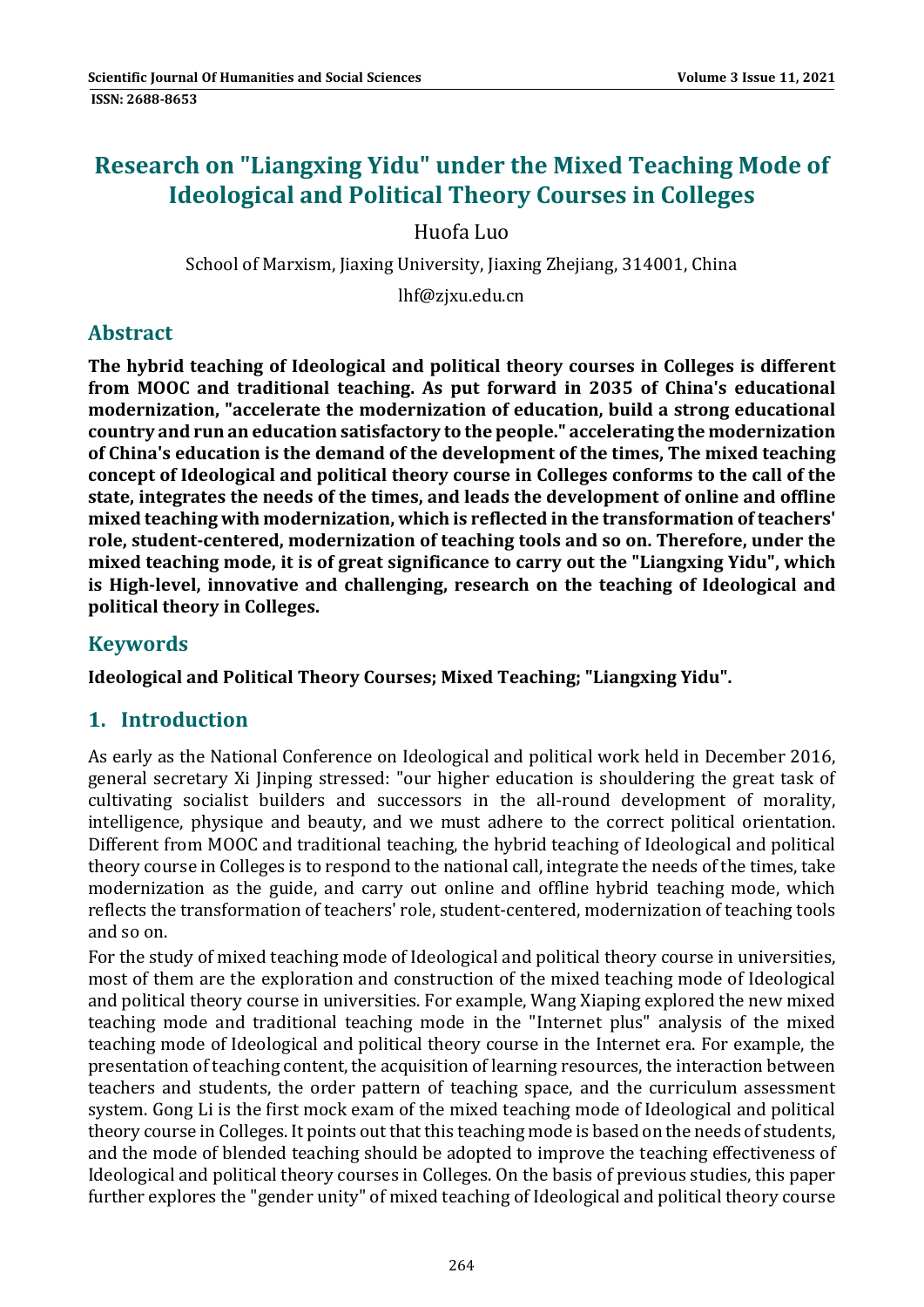in Colleges, in order to improve the High-level, innovation and challenge of Ideological and political teaching.

### **2. The High‐level of Mixed Teaching of Ideological and Political Courses in Colleges**

The High-level is one of the characteristics of the mixed teaching of Ideological and political theory in colleges. The higher order of the mixed teaching of Ideological and political theory in colleges is mainly reflected in the teaching objectives and teaching conditions. First, the ideological and political theory course aims to cultivate students' Outlook on life, world outlook and values; Second, online and offline mixed teaching mode.

#### **2.1. Teaching Objectives of Cultivating Students' High‐level Comprehensive Ability**

In Wu Yan's interpretation of the "golden course" by the director general of the Ministry of education, High-level means that in the teaching of the course, we should not simply impart knowledge, but cultivate students' ability and thinking, and combine knowledge, ability and quality in a meaningful and purposeful way, so that undergraduate graduates are not literate scholars living in the ivory tower at the time of graduation, But college students who have comprehensive ability to solve complex problems and advanced thinking mode, and can really solve practical problems. From the perspective of "golden course", the high-order nature of mixed teaching of Ideological and political course in colleges is not only to cultivate college students' mastery of relevant knowledge of Ideological and political theory, but also to let them use the thinking skills that seem to be less obvious than professional courses, and the ideological understanding can be used in later life to provide guidance for each important turning point and choice point in life. Cultivate college students to establish a correct outlook on life, world outlook and values, exercise their thinking, inspire their thinking, and cultivate their High-level comprehensive ability. Instead of reading dead books and reading dead books, they really learn to find problems, think about problems, and finally solve problems. After 12 years of hard study, many college students have not been able to cultivate the ability to solve problems, not to mention the ability to solve complex problems, and even organically combine knowledge, ability and quality. They are more able to deal with and solve "problems" within the scope of book knowledge. This "problem" is only limited to books, referring to exercises, mathematics problems, Chinese problems English questions, biochemical physics questions, political history questions, etc. these problems need to be solved in taking the examination. Therefore, what needs to be cultivated in the university is more students' thinking, so that they can solve complex problems, rather than being able to answer questions in the examination. Such comprehensive ability is the comprehensive embodiment of ability, knowledge and quality. "Focusing on inspiring education, guiding students to find problems, analyze problems and ponder questions, let students come to their conclusions in continuous inspiration." this is general secretary Xi linping's request for ideological and political theory courses in colleges in the new era. However, such knowledge will affect people's life, affect people's every choice, melt into people's blood and brain, and accompany them forever. The ideological and political theory course in colleges is different from other courses with strong professional nature. It is not to teach the methods to solve professional problems, but to teach students dialectical thinking, patriotic feelings and broad vision, and cultivate students to become new people of the times with High-level comprehensive ability with a sense of responsibility, ability and organic combination of knowledge and quality.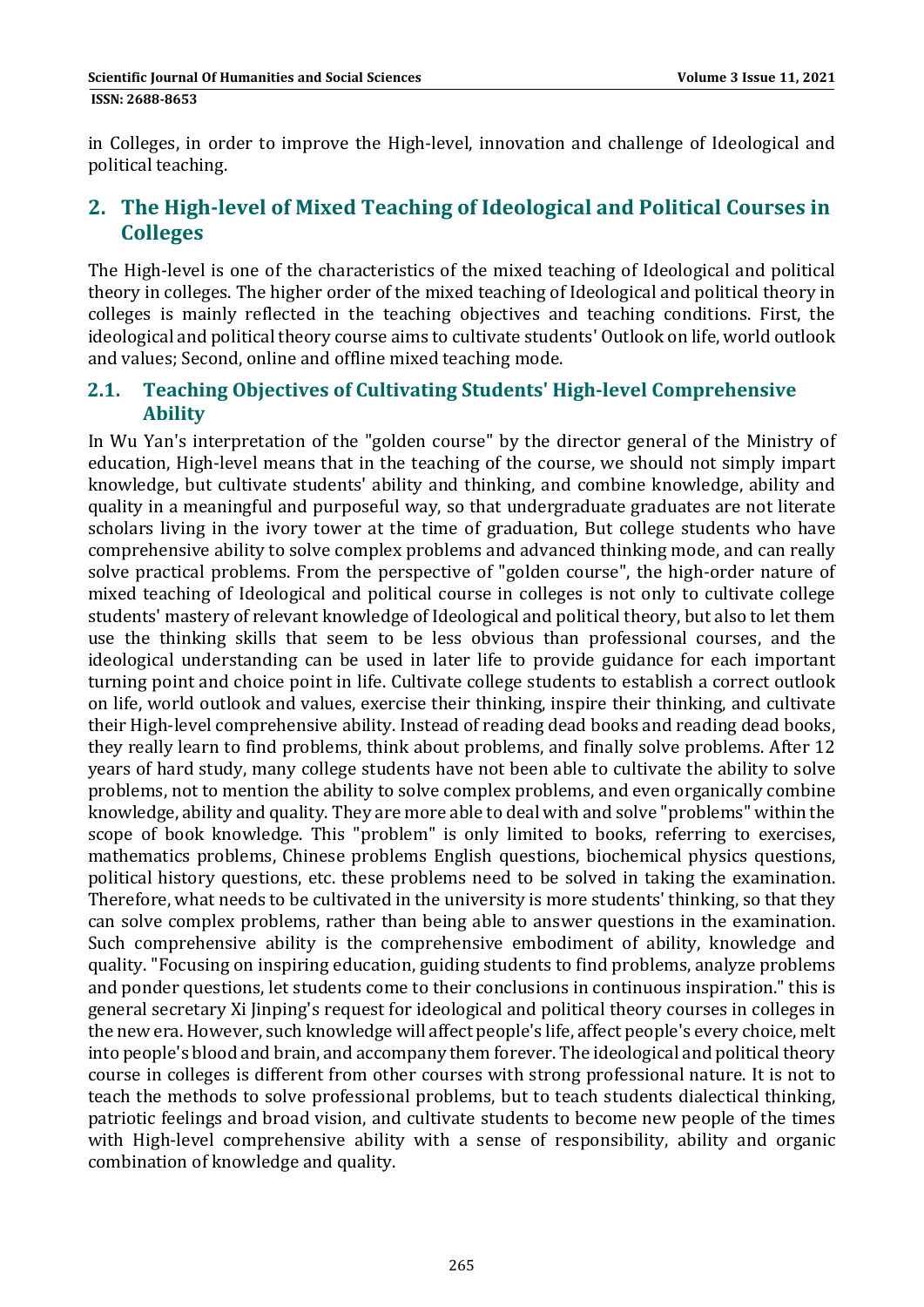### **2.2. Create High‐level Teaching Conditions Online and Offline**

In the High-level teaching conditions of Hybrid Teaching of Ideological and political theory course in colleges, it is also necessary to reflect the High-level conditions of online and offline Hybrid Teaching: "internal" + "external" double line and High-level standard at the same time. The "inner" higher-order teaching conditions include a series of supporting conditions from top to bottom. The high-order characteristics of "internal" teaching conditions are fully reflected from the three levels of leadership, teacher team and technical team. First, from the leadership level, we must have sufficient support for the development of mixed teaching, and be able to timely understand the world's higher education.

And the development trend of higher education in China, with broad vision, bold decisionmaking, and firm belief. After accurately judging the development trend of education, it can quickly make decisions and apply them to the development of practical courses, provide the required elements for the mixed teaching of Ideological and political courses in colleges, and make preliminary preparations for the mixed teaching of Ideological and political theory courses in colleges. Secondly, we must have a teacher team with innovative consciousness and fighting spirit. If the leadership level is the discoverer and initiator of reform and innovation, the teacher team is the first executor. To build a mixed teaching of Ideological and political theory courses in colleges, we must have an excellent team of teachers, dare to accept new models, dare to explore new models, and be good at perfecting new models. Starting from the teaching concept, we should clarify the transformation of our own positioning, change from the traditional speaker to the guide in teaching, and then really participate in the analysis of teaching objects and contents, teaching resources Many tasks, such as pre teaching design, analysis of key and difficult points of teaching and how to implement all links of teaching, need to be implemented to the teacher team. The most important task is the actual development process of the course, and teachers also need to deal with emergencies in time in the whole implementation process. In addition, the mixed teaching of Ideological and political courses in colleges is also inseparable from the teaching assistant team and a strong technical team. The role of the teaching assistant team in the whole model is more to regularly maintain the online platform and assist the course teachers to deal with students' emergencies in time, such as participating in the early course construction, publishing relevant course information in the process, answering students' questions about the course and the platform, etc., The teaching assistant team not only provides teaching guidance for students, but also shares the burden of the course for the teacher team. A strong technical team is also an essential "internal demand". The technical team should not only be responsible for real-time communication with the teacher team and teaching assistant team, participate in the whole early course analysis, midterm preparation of teaching materials (mu class video shooting, post production, etc.) and later actual development of the course, but also be responsible for the operation and maintenance of the online teaching platform, Constantly improve the online network teaching platform and explore and develop new functions to meet the mixed teaching of Ideological and political courses in colleges. It is the close connection and full cooperation of "internal" needs that make the mixed teaching of Ideological and political courses in colleges really move and go on smoothly.

The "external" High-level teaching conditions are mainly the more practical needs of hybrid teaching, that is, teaching hardware equipment and teaching resources. The teaching resources of the mixed teaching of Ideological and political courses in colleges are quite extensive and have a clear political nature. Therefore, on the premise of taking the ideological and political courses in colleges as the basis, it is necessary to ensure the normal state of the online network teaching platform of teaching video resources, teaching text resources, homework library, examination library, discussion area and other plates, and there is no deviation of political position, In order to provide operation, curriculum implementation and promotion support for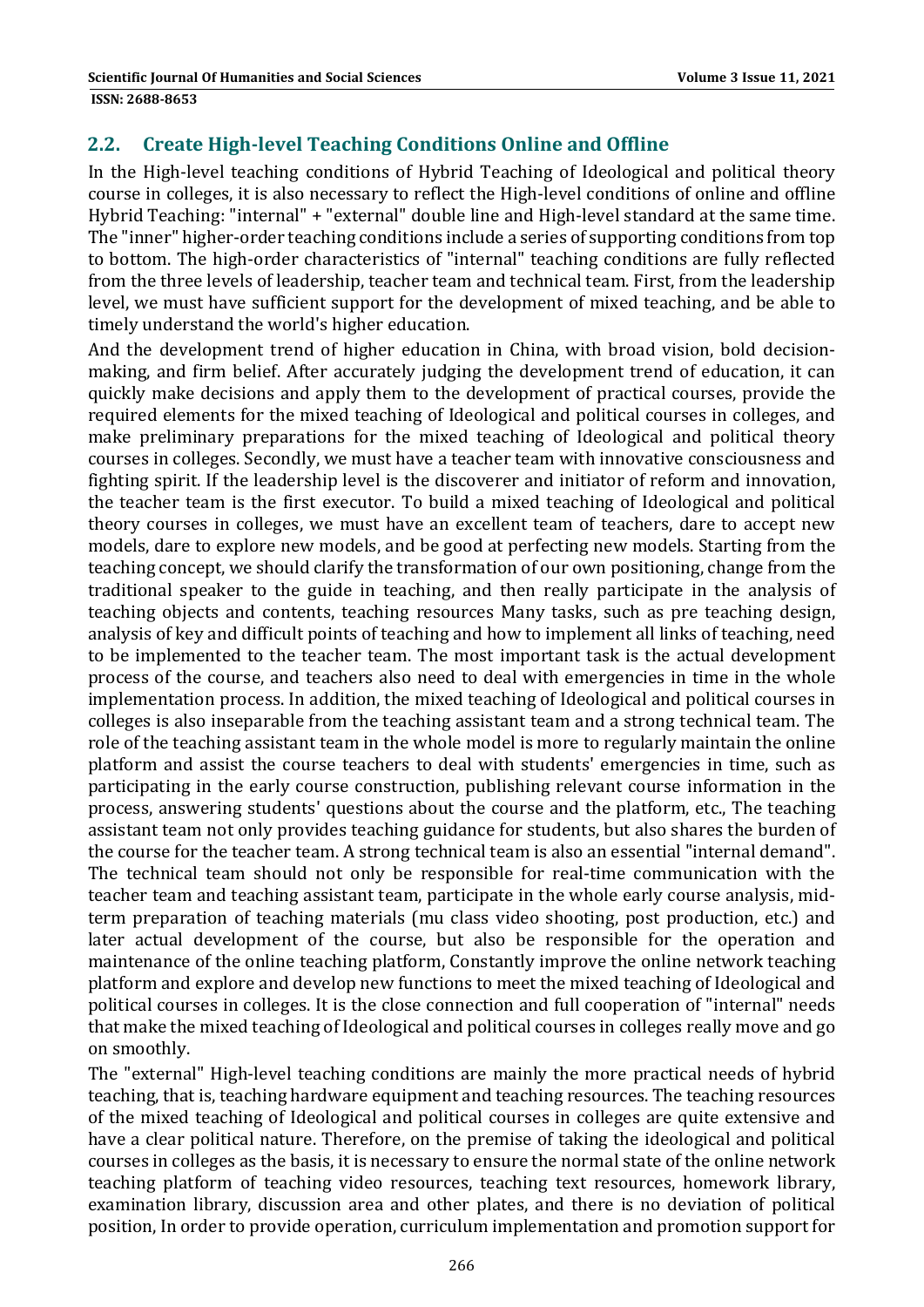the mixed teaching of Ideological and political courses in colleges. Secondly, offline physical classrooms need more hardware facilities than traditional classrooms before. For example, in the implementation of classroom teaching, teachers need to project their mobile phone interface; Network is required in live interactive courses; Conduct debate competitions or group speeches, round table or more flexible classroom settings, etc.

## **3. Innovation of Mixed Teaching of Ideological and Political Courses in Colleges**

The innovation is reflected in the teaching strategy of mixed teaching of Ideological and political theory course in colleges. When defining the "golden course", director Wu Yan said that the innovation in the "gender once" of the "golden course" is reflected in three aspects: course content, teaching form and learning results. The innovative interpretation and standard requirements of "golden course" undoubtedly coincide with the direction of the reform of Ideological and political theory course in colleges. It can be said that it strengthens the existing mode of mixed teaching of Ideological and political theory course in colleges, and provides a new direction for further reform and innovation. When investigating the current situation of mixed teaching of Ideological and political theory course in colleges, some students said that the content of the course is rigid, inflexible and difficult to understand. They hope that the content can be updated and closer to the times and life. In fact, this problem is the embodiment that the ideological and political theory course in colleges has always made college students feel unattainable and ungrounded, and the innovative teaching strategy has been put forward, which has the key point to solve the fundamental problem.

#### **3.1. Enhance the Affinity of Teaching Content**

The innovative teaching strategy of mixed teaching of Ideological and political theory course in colleges is first reflected in the course content. The course content of Ideological and political theory course in colleges has a certain political nature. We should maintain high vigilance on the ideological issues taught, and should not deviate at all, but we should not avoid problems, and dare to face those wrong views and thoughts, Spread mainstream ideology. The academic rationality of Ideological and political theory course in colleges is often profound and difficult to understand, so it will make college students feel estranged. How to explain the content of the course is the innovation that needs to be stimulated in Ideological and political theory course in colleges. The ideological and political theory course in colleges should adhere to the unity of politics and theory, explain the theory thoroughly and appropriately, really convince students with theory and guide students with truth, so that students can identify with and resonate with the theories and beliefs conveyed by the ideological and political theory course, so as to truly integrate into their lives, To improve the affinity and pertinence of Ideological and political theory course in colleges, we need to make more full preparation and Analysis on the teaching content, make the teaching content live and practical, but we can't lose its theoretical height and political position. We should make the teaching content truly applicable to the education of students, rather than mechanically indoctrinate words. Therefore, the theory and principle of China's ideological and political theory course is becoming more and more acceptable to university students. The content of the course needs to be cutting-edge and contemporary, such as the ideological and political theory course focusing on Xi Jinping's new era socialism with Chinese characteristics. In the course of situation and policy, we should analyze and guide students' thinking and the contents of modern Chinese history more closely in the current situation of policy at home and abroad. We should combine the ideas and essence of China's modern history with the principle of Marx doctrine. Or how to use the learned Principles to recognize, analyze and solve the practical difficulties encountered in daily life.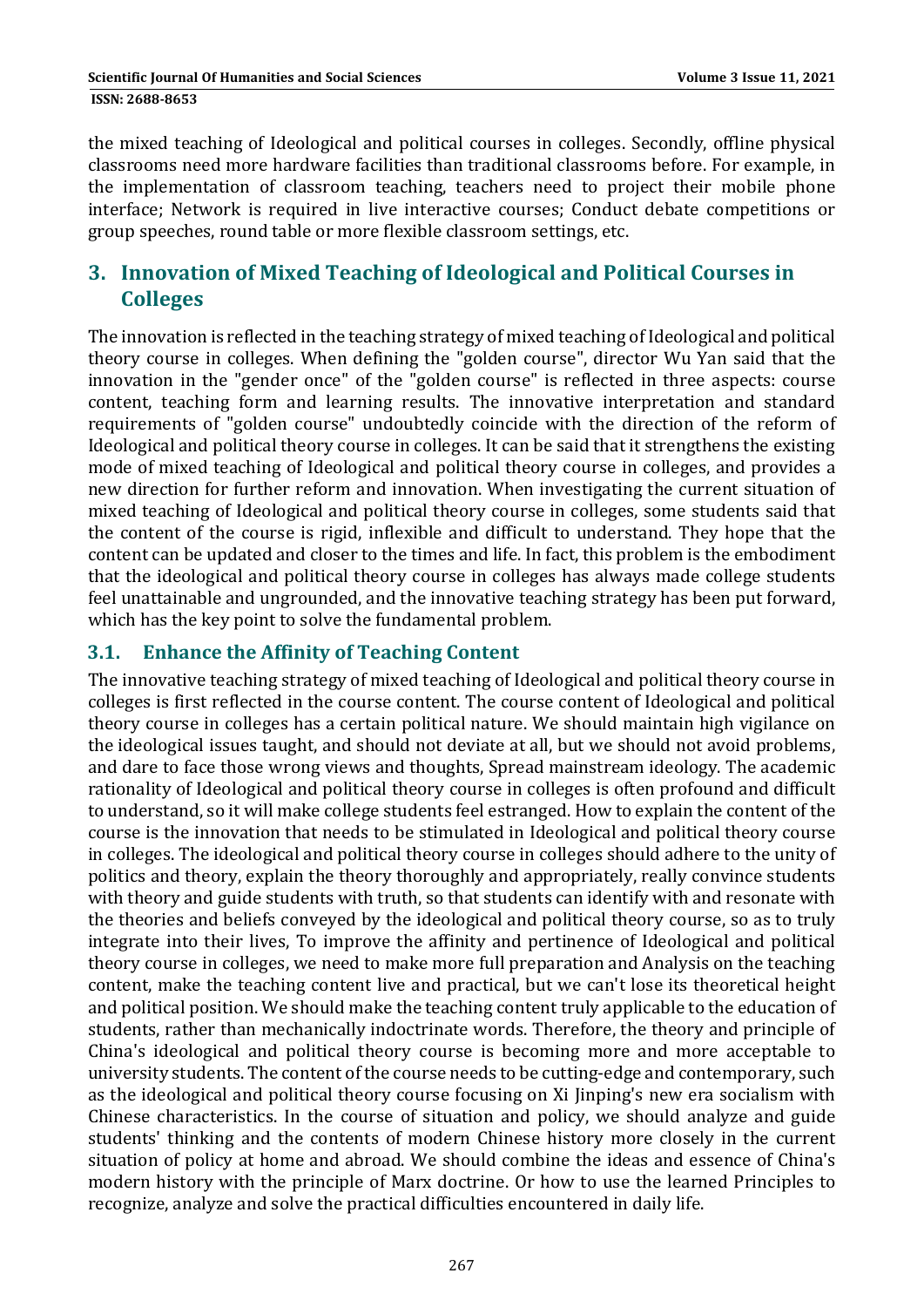Let the knowledge to be conveyed in the ideological and political theory course in colleges live in the present, keep up with the trend of the times and be close to the study and life of college students. The cutting-edge and contemporaneity of the course content are the development direction of the innovative teaching strategy of the mixed teaching of Ideological and political theory course in colleges.

#### **3.2. Carry out Online and Offline Mixed Teaching**

The mixed teaching mode of Ideological and political theory course in universities is developed by the combination of line and line teaching mode. The advanced teaching strategy of blended teaching is embodied through the advanced nature and interaction of teaching form. The ideological and political theory course in colleges is carried out in the mixed form of online and offline courses. It is the most cutting-edge teaching mode in today's educational circles. It also strengthens the communication between teachers and students, students and students, so that the communication is not limited to the classroom space, and is student-centered anytime and anywhere. The biggest difference between the online and offline hybrid online course teaching part and the previous traditional teaching mode is that one pays attention to the fragmentation and re integration of knowledge, and the other emphasizes systematic integrated learning. Hybrid teaching requires the online teaching part to highly refine the knowledge points, extract the key points and difficulties of each knowledge, and explain them. At the same time, it is necessary to ensure that all knowledge points must be integrated to form a logically complete knowledge system (for example, in the course of situation and policy, each topic can be independently set as a learning chapter: reform and opening up, Hong Kong's return, cross-Strait issues, etc.; the principle of Marxism can further subdivide the three major points of Marxist philosophy, Marxist political economy and Marxist scientific socialism into each small knowledge point; modern Chinese history can be divided into topics or Divide learning topics according to historical process) Secondly, online discussion topics on key knowledge points are sent out to enhance the communication between teachers and students, students and students, so that students can learn the key knowledge points, understand themselves and generate their own views before entering offline classroom teaching. Therefore, teachers can also collect students' feedback, understand students' learning progress, each student's mastery of knowledge points, and so on It can be carried out more reasonably in the next classroom teaching. The mixed teaching of Ideological and political theory courses in colleges, the development of offline courses, and the further discussion of knowledge on the basis of online teaching. Such a course teaching form can pay more attention to the interaction between teachers and students, students and students, so as to better achieve the highest level of the five levels of college classroom teaching, students and teachers, students and students Dare to argue, argue and even quarrel in the classroom. Such classroom teaching is more colorful and diversified, avoiding the cold situation after putting forward discussion topics or asking questions in the classroom in the past. The rich learning content of online course teaching improves the effectiveness of students' participation in offline classroom teaching. On the one hand, teachers need to design sufficient problem guidance, and Various forms of classroom activities, such as key knowledge explanation class, students' speech report in group form, classroom discussion, positive and negative debate, games (such as theme report in a certain period of modern Chinese history, discussion class on changes in our life in the 40 years of reform and opening up, and analysis of key and difficult points of Marxist principles) And so on; on the other hand, the students come prepared.

The teachers publish discussion topics on the online course teaching platform in advance, interact and communicate with the students, and the students collect data, read, watch videos and prepare classroom speech materials in advance. Through the advance preview of the online course, the students' proficiency in knowledge points has been greatly improved, and most of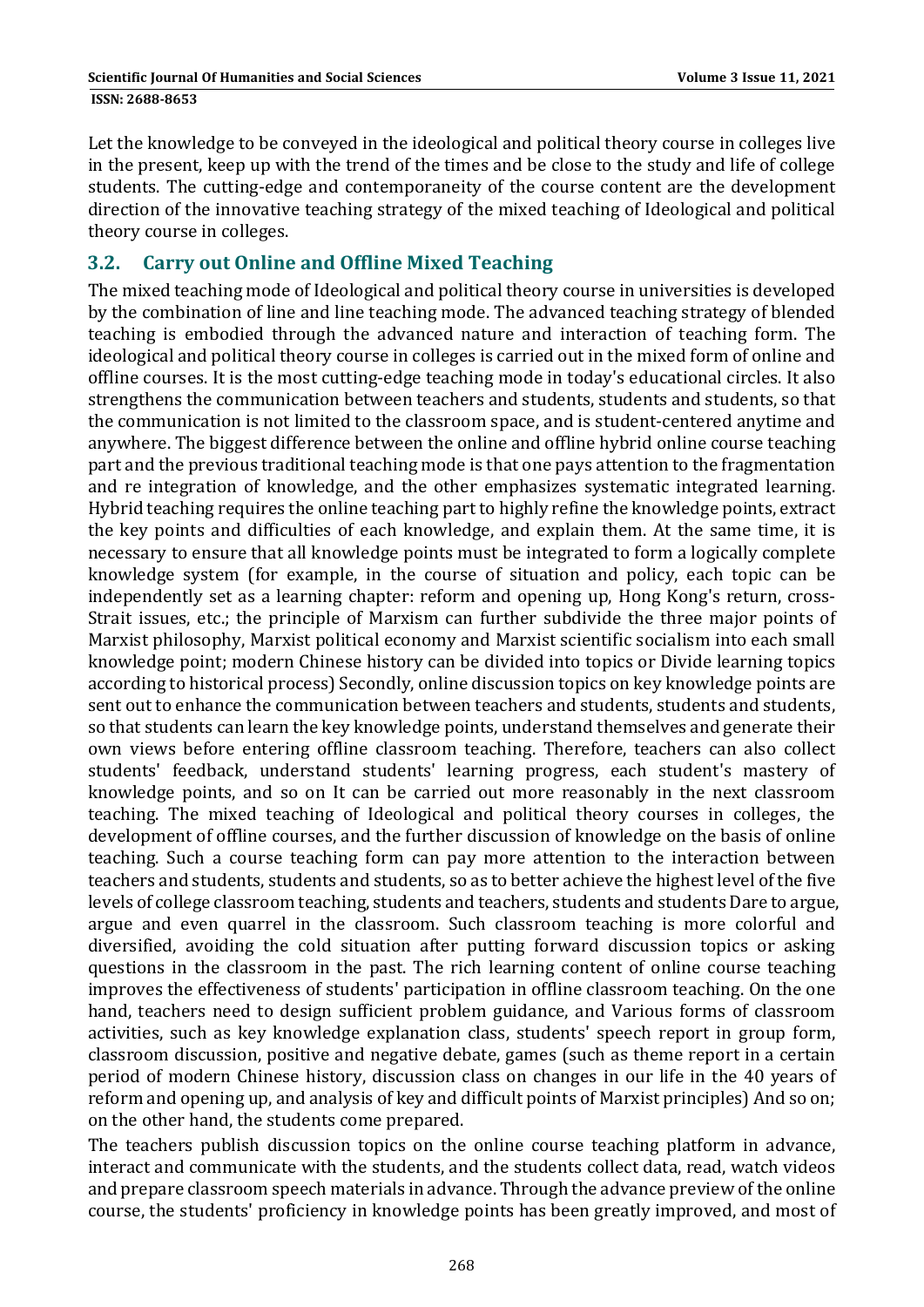them have formed their own views A long and minute statement of interaction principle is of great importance to the ideological and political theory course in universities. The mixed teaching mode of online and offline makes the ideological and political theory course more advanced and directive, without analyzing the basic principles in a long way, and doing something "speaking" or "not speaking", the knowledge to be conveyed in the ideological and political theory course in colleges can be more appropriate to a class or some students, or even to a student. The use of era media technology for offline classroom teaching, such as using mobile phones to specify time limit check-in, can carry out check-in fun and reduce the absence rate; through the functions of shaking, selecting, answering and students' answering, it can feed back to the students in time Students' ability to master knowledge and analyze problems, and exercise students' language expression ability. The innovative teaching form of mixed teaching of Ideological and political theory course in colleges is conducive to teachers' refining research direction and optimizing teaching content system; it is conducive to students' balanced enjoyment of teachers' resources and sharing diversified teaching characteristics; it is conducive to stabilizing teaching order and driving the improvement of teaching quality.

#### **3.3. Explore Diverse Learning Evaluation Methods**

Innovative teaching strategies are reflected in students' learning results. Students' learning results should be innovative. This innovation is reflected in the inquiry, personalization and diversification of students' learning results. The ideological and political theory course in colleges is different from other courses, especially the professional courses of science and engineering. The correct answer is almost the only one. It can simply tick or cross students' homework and final examination. For the ideological and political theory course in colleges, students' learning results cannot simply judge right and wrong, especially when students' learning results reflect their thoughts and values, outlook on life and world outlook, it is too mechanized to rashly judge the right and wrong of students' thoughts and values. The purpose of Ideological and political theory teaching is to cultivate people and socialist successors. Therefore, in innovative teaching strategies, we should not pursue the right and wrong of the final learning results, but pay attention to cultivating students to explore, rather than the pursuit of the right and wrong of the results, and stimulate students' personality characteristics, Students' inquiry process and self-personality characteristics are reflected in the diversified results of learning results.

Through a variety of flexible learning results to stimulate students' potential, the inquiry, personalization and diversification of learning results make students not learn one-way from the only old inherent goal, but really learn, not for the results. The focus is a kind of inquiry process. In the inquiry process, they are not afraid that their learning results do not meet the only standard, it is to train students to combine their own personality in the process of exploration, and finally meet the expectations of the development of Ideological and political theory courses in colleges, and truly grow into a new generation who is firm in Marxist and communist ideals and beliefs, and dare to struggle for the rejuvenation of the Chinese nation.

### **4. The Challenge of Mixed Teaching of Ideological and Political Courses in Colleges**

Challenge is one of the characteristics of mixed teaching of Ideological and political theory course in colleges. Similarly, challenge is one of the essences of "golden course" different from "water course". The challenge of teaching evaluation means that the course should have a certain difficulty, which is not only for students, but also for teachers. Both sides need to pay more in the process of teaching and learning, to build the ideological and political theory course in colleges into a "golden course" and truly improve the effectiveness of teaching. Therefore, the teaching evaluation of mixed teaching of Ideological and political theory course in colleges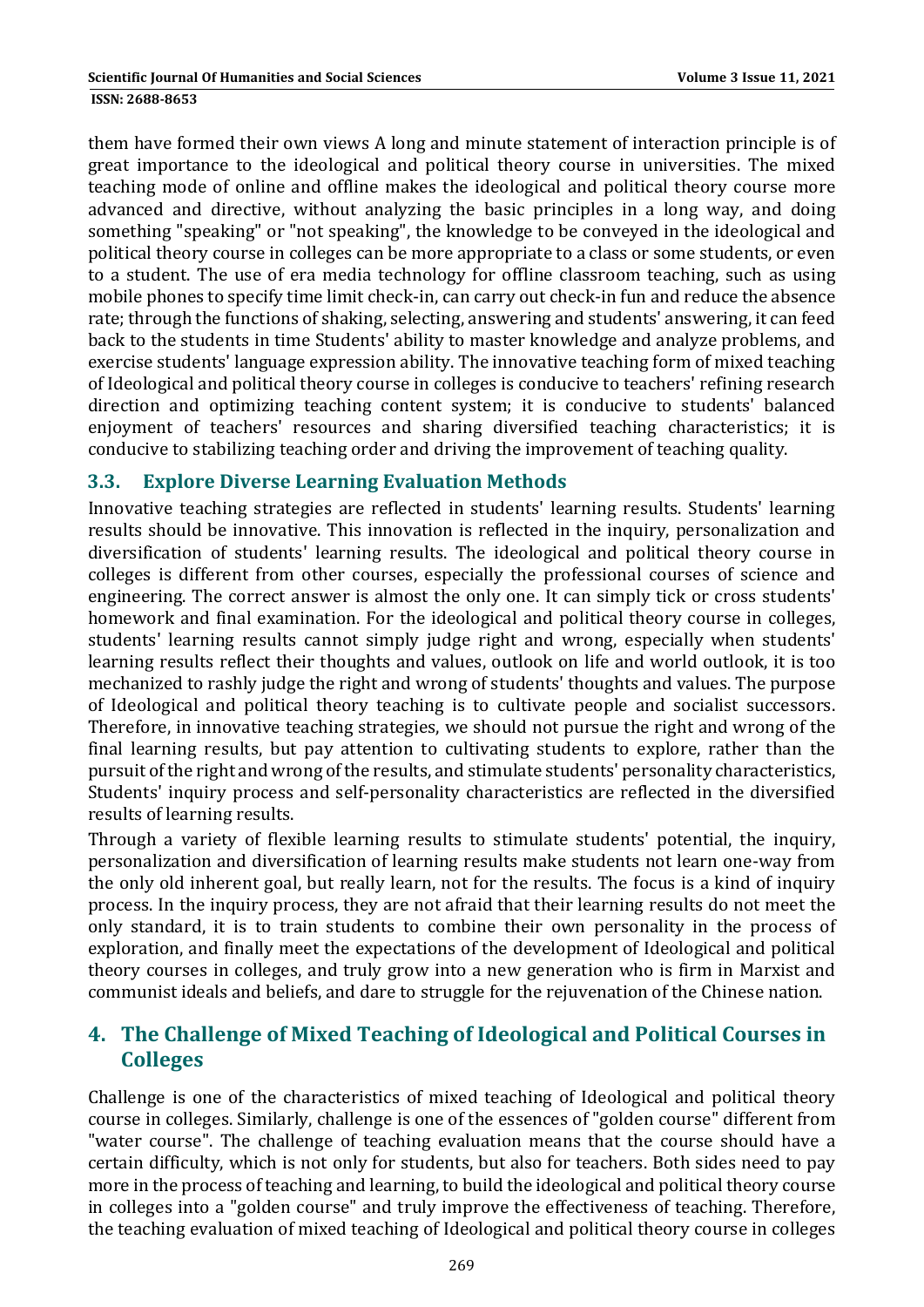needs a certain degree of challenge, which is mainly reflected in two aspects: first, the teaching evaluation will pay more attention to the two subjects in the process of teaching and learning. and the investment degree of teachers and students in Teaching needs to be evaluated; second, the teaching evaluation will not only stay in the links of students' achievements or teachers' lesson preparation, But more diversified and hierarchical.

### **4.1. Subjectivity of Teaching Evaluation**

The challenge of teaching evaluation of mixed teaching of Ideological and political theory course in colleges is reflected in the attention to the teaching subject. At the same time, it is also the evaluation of the subject in the two-way communication process of teaching and learning. It is not only a more dynamic process to measure whether students have mastered knowledge by taking students' achievements as the standard and evaluate teachers' excellence by teachers' classroom development. In this dynamic process, the challenge is reflected in the difficulty for both teachers and students. The definition of this difficulty is just as pointed out in the "zone of proximal development theory" put forward by the former Soviet educator Vygotsky. At the same time, it is also the embodiment of the principle of capacity (principle of acceptability) in the principles of education and teaching. The curriculum, that is, the content of teaching, needs to be difficult, not too low or too high is not conducive to students' learning, and the "Recent Development Zone Theory" points out that teaching should pay attention to students' recent development zone and provide content with certain difficulty, so as to stimulate students' potential, mobilize students' enthusiasm, surpass the current nearest Development Zone and develop to the next better stage. In the development of many university courses, we have forgotten these most basic educational principles. Either it is too simple for college students to feel that they can obtain corresponding credits without attending classes, or it is too difficult for college students who thought they could relax after experiencing the college entrance examination to lose confidence and fear difficulties. Therefore, the mixed teaching of Ideological and political theory course in colleges should grasp the difficulty of the course, improve college students' thirst for knowledge and curiosity, have the motivation of learning and the desire of exploration. Not only does the teaching evaluation of the student level curriculum need a degree of challenge, but the curriculum needs a certain degree of difficulty, which is also consistent for teachers. In order to have a good course and make the ideological and political theory course a "golden course", it is inseparable from teachers' investment in the curriculum, build their own systematic knowledge structure, find teaching methods that are easy for students to accept, and touch the curriculum to the depths of students' hearts. This is particularly important for the ideological and political theory course, because the ideological and political theory course is more integrated into people's subjective thinking, people's thoughts and people's values. It is difficult for students to agree with the ideas to be conveyed by the course without touching students.

### **4.2. Diversification of Teaching Evaluation**

The teaching evaluation of the challenging mixed teaching of Ideological and political theory courses in colleges is no longer a simple achievement certification, but needs to include diagnostic evaluation, formative evaluation and summative evaluation. The evaluation subjects are diversified and the evaluation indicators are diversified, including online course teaching evaluation and offline classroom teaching evaluation, teachers to students, students and students' evaluation of teachers. This comprehensive evaluation makes a better and more comprehensive evaluation of the whole teaching process. Diagnostic evaluation, formative evaluation and summative evaluation. Diagnostic evaluation is an affirmation of students' pre class learning process, including students' pre class preparation: learning enthusiasm, interaction with teachers and co learners, and participation in online course teaching. Formative evaluation is mainly reflected in online and offline classroom teaching: the